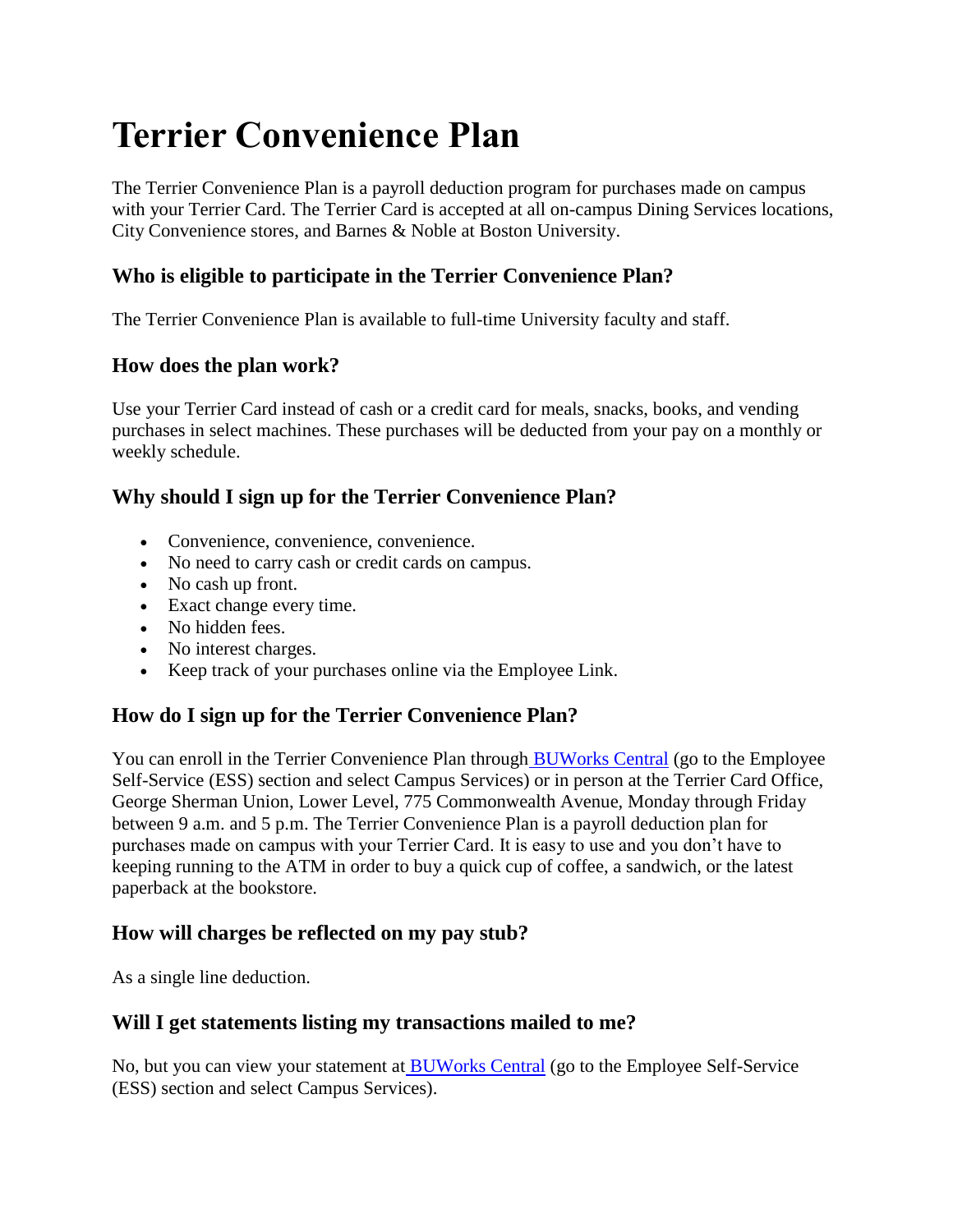## **What if I sign up for the plan but don't make a purchase during a payroll time period?**

No purchase, no payroll deduction. If you sign up for the Terrier Convenience Plan and don't use your Terrier Card for purchases during a payroll period, there will be no deductions from your paycheck.

## **How much can I charge with my Terrier Card?**

When you enroll, you set up a purchase/spending limit. If you are paid once a month, you can purchase up to \$400 a month; if you are paid once a week, you can purchase up to \$100 a week.

### **Can I change my spending limit?**

Yes, you can change your spending limit online via **[BUWorks Central](https://www.bu.edu/link/bin/uiscgi_employeelink_transition.pl?ModuleName=terrier_convenience_plan%2Fterrier_convenience_plan_enroll.pl)** (go to the Employee Self-Service (ESS) section and select Campus Services) or in person at the Terrier Card Office, George Sherman Union, Lower Level, 775 Commonwealth Avenue, Monday through Friday between 9 a.m. and 5 p.m.

If you have any questions, you may contact the Terrier Card Office at [tco@bu.edu](mailto:tco@bu.edu) or 617-353-9966.

## **Where Can I Use My Terrier Convenience Plan?**

- $\bullet$  Barnes & Noble at Boston University
- City Convenience stores
- Most vending machines on campus

#### **Retail dining locations**

- The Union Court
	- o Charles River Bread Company
	- o Loose Leafs
	- o Panda Express
	- o Rhett's (BU burgers, Richardson's ice cream and full breakfast)
	- o Starbucks
- Buick Street Market and Café
	- o Charles River Bread Company
	- o Dunkin' Donuts
	- o Loose Leafs
- Breadwinners and Starbucks—Questrom School of Business
- School of Law Café
- Einstein Bros. Bagels—College of Arts & Sciences
- Extreme Pita—Claflin Hall
- Granby Street Café—Hillel House